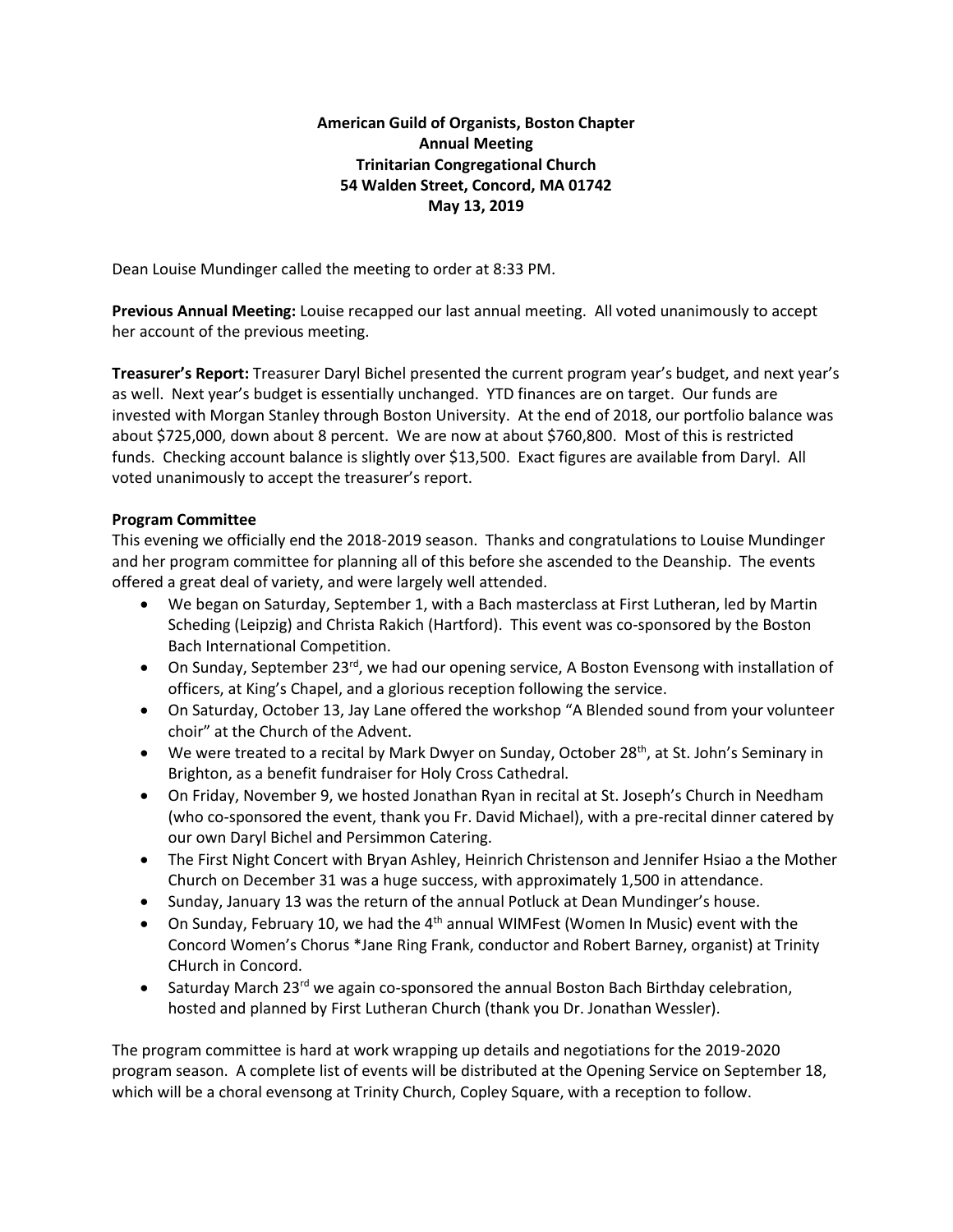## Respectfully submitted,

--Jeremy Bruns

## **Special Projects Advisory Committee**

The Special Projects Advisory Committee (SPAC) is tasked to make recommendations to the Executive committee regarding the use of invested Chapter funds derived from some of the National Conventions held in Boston. Special projects are considered to augment the normal Chapter activities. Grants can be made to anyone in the USA in the categories of: public concerts, radio broadcasts, research, publications, recordings, competitions, commissions, educational projects, and organ music libraries. Since its inception in 1977 with about \$80,000 from the 1976 Convention, more than \$185,000 has been granted to various groups and endeavors using the income from the endowment. The value of the SPAC fund is now about \$110,000 which generates about \$5,000 in yearly income from the Morgan-Stanley investment account. There were 10 applications for funding this year and the 5 recipients were as follows.

- 1 \$1,500 to the Association of Anglican Musicians (AAM) for their conference in July. Concerts by the Boston Camerata and the Lorelei Ensemble are open to the public and will partially be funded by this grant.
- 2 \$500 for an "OrgelKids" case. This group from Oregon, started in 2016, needs a new case for their traveling organ kit.
- 3 \$300 for our Chapter Organ Library to digitally transcribe cassette tapes from the E. power Biggs's 1940-1949 CBS broadcasts housed in our Library.
- 4. \$2,200 for the Cape Cod and Islands Chapter, AGO, Pipe Organ Encounter in July 2019.
- 5. The Plymouth Philharmonic Orchestra presents 8 different concerts in their 1,200 seat Memorial Hall. The first features the Saint-Saens (Organ) Symphony No.3.and is expected to fill the hall. The Boston Chapter will take a  $\frac{1}{4}$  page ad for \$350 to be incorporated in all 8 of their program books reaching about 10,000 musical people during the year,

The five SPAC members this year are: Daniel McKinley (2019), Colin Lynch (2020), Lee Ridgway (2021), Scot Huntington (2022), and Margaret Angelini (2023).

Applications for Special Project consideration next time will be due in September. Additional information will be on the chapter website.

Respectfully submitted, Martin Steinmetz, SPAC Coordinator and Assistant Treasurer of Library/ SPAC funds

# **Examinations**

Our chapter administered one Service Playing exam in the spring. Respectfully submitted, Steve Young, AAGO, DMA

# **Placement Report**

As of May 2019 there are tthirteen jobs posted on the Boston Chapter website.

Every few months I check in and find out if there has been a new hire. I believe from talking to people at these churches that there is a shortage of organists. Many of these jobs have remained unfilled for a while, and the churches are using interims or sub organists to fill in. Personally, I know of at least three jobs that will be up coming in the next month to add to our list.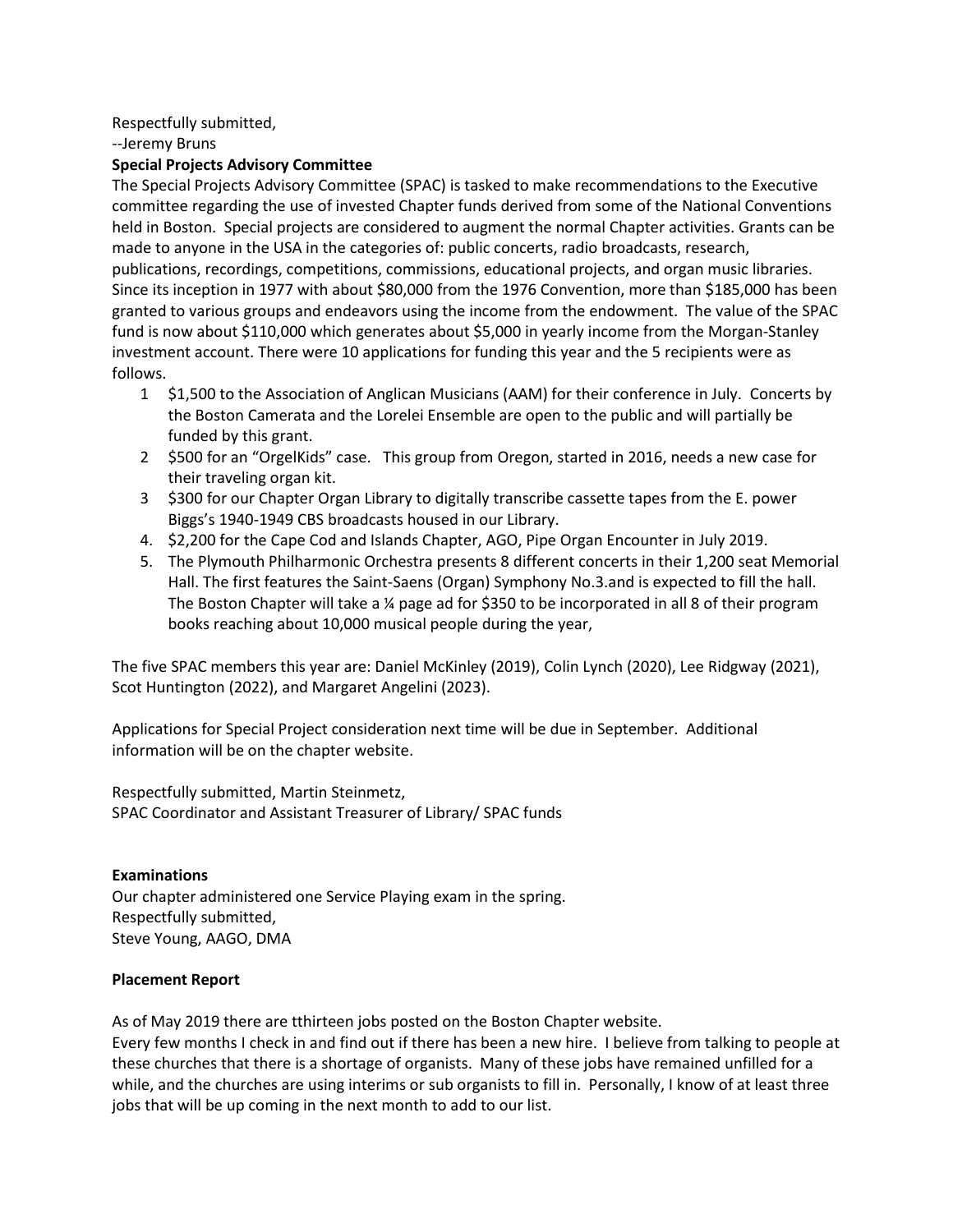Respectfully submitted, Mary Jodice

#### **Substitute report**

Currently there are 75 members listed as possible substitutes from the Boston Chapter, 45 of whom are also on the separate Sunday list. I have not received a direct inquiry in some time. This may be due in part to our Webmaster fielding inquiries and passing them along to the list directly, but I do not have evidence either way. In fact, a lot of the credit for the list this year should go to Claire DeCusati, who has been most helpful in passing along requests to be added or for information to be changed, as well as the slightly consuming problem of keeping track of current membership. Many thanks to Claire. Respectfully submitted,

Joshua Lawton

### **RYCO – Regional Competition for Young Organists (also known as the Quimby Competition)**

The RYCO occurred in Marsh Chapel at Boston University on Saturday afternoon, March 16, 2019. At the time of the deadline for applications, there were four people who had registered to compete. The ages of the competitors were 15, 17, 20, and 20. By the time of the competition, two had withdrawn, one because of an accident in which he injured his hand and the other for personal reasons. The judges for the competition were Jeremy runs, Colin Lynch, and Carolyn Skelton. By unanimous decision of the judges, 1<sup>st</sup> place was awarded to Marshal Joos, age 15, from Somersworth, NH. The 2<sup>nd</sup> place award went to Matthew Dion, age 20, from Somerset, MA, a second-year student at Oberlin College Conservatory of Music. Marshall will compete at the Northeast Regional Convention in Buffalo, NY, in early July. Those interested in hearing our winner may do so on Wednesday evening, May 22, at 8:00 pm at the annual Young Artists Concert at the Methuen Memorial Music Hall, when Marshall will offer the *Variations de Concert* by Joseph Bonnet. We are indebted to Boston University and the staff of Marsh Chapel. These people offered abundant and uncommon hospitality, technical assistance, and generosity of spirit to the competitors, and to the Boston Chapter of the AGO in hosting this competition. In addition, we are grateful to Jonathan Ortloff for attending to the tuning and servicing of the Marsh Chapel Organ.

Respectfully submitted, Jack Russell

### **Membership**

As of May 7, 2019, there are 151 paid members and 217 invoiced/not paid. There were 37 whose memberships lapsed in 2018. Respectfully submitted, Lynn Vermeer, Registrar Sam Nelson, Membership Coordinator

#### **Reporter**

This was the first year we had the position of Reporter for the Boston Chapter, one who sends reports of Chapter-sponsored events to the TAO. This past year, we have sent information (written and photographs) from our opening service, the Jonathan Ryan concert, the YOI competition, the First Night concert and WIMFest. As of this writing, news from the Boston Bach Birthday has not gone out. This highlights an issue, the Reporter is aware that he needs to be more consistent and timely in getting information out!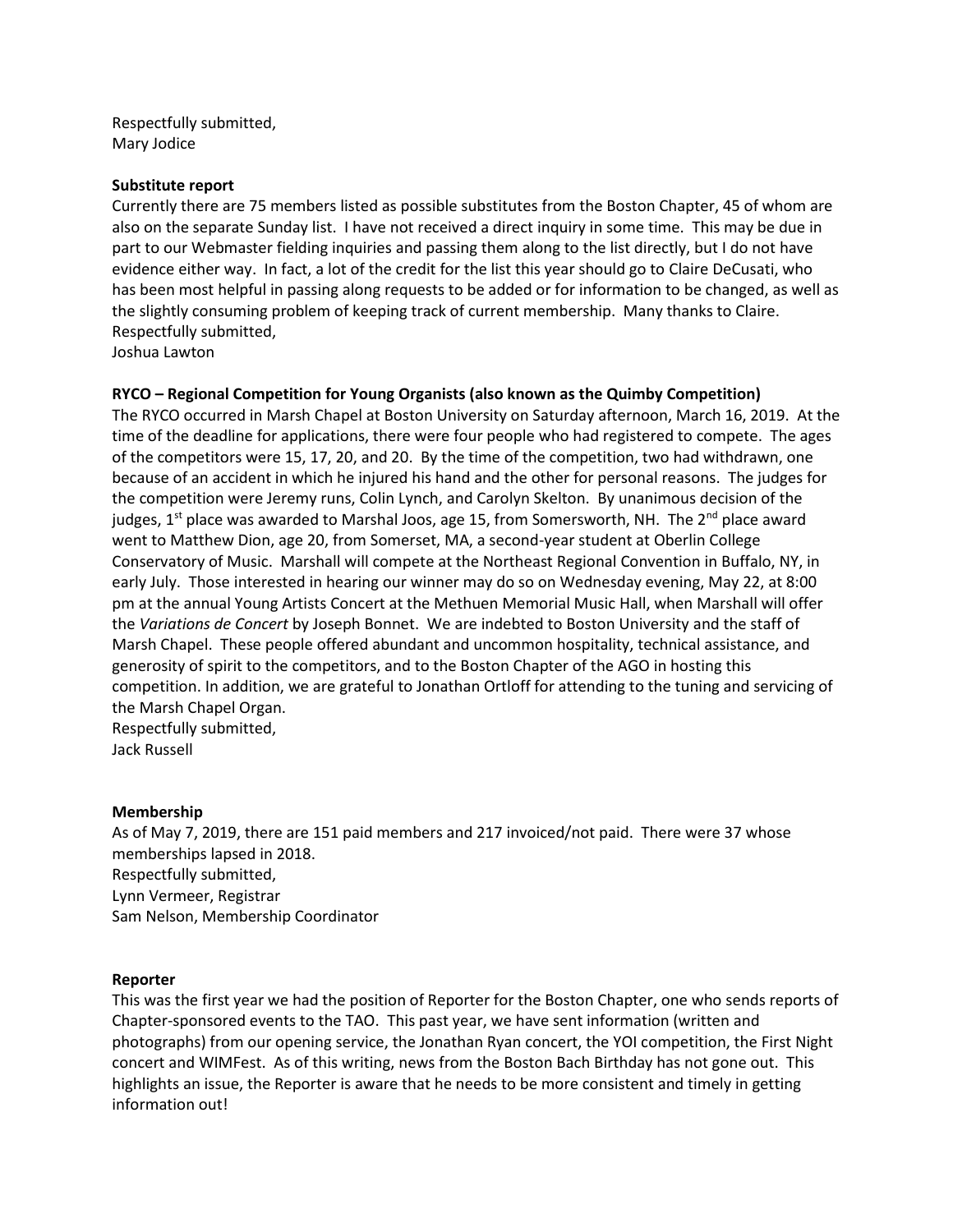Respectfully submitted, Joe Scolastico

### **Young Organists Initiative (YOI)**

The YOI held their annual King's Chapel Recital June 26 where the 2017-2018 Scholarship Winners Joshua Beresford, Blake Chen, Benjamin Driscoll, Fred Probst, Reed Probst, John Roper and Mathias Why performed.

Auditions for the 2018-2019 Scholarships were held Saturday, September 29 at The Dover Church in Dover, Massachusetts. Six \$600 scholarships were awarded to students Christpoher Allan, John Dunn, Michael Tekaekara, Alexander Marin, Adelaide Mangum and Johanna Murphy. These students are studying with Jeremy Bruns, Christian Lane, William Ness and John Whiteside.

The YOI Program has added an additional performance opportunity preceding the annual recital at King's Chapel in Boston. Students may play at either or both recitals, the first at The Dover Church May 18 at 2 PM. This new recital opportunity also offers former YOI Scholarship winners the opportunity to come back and perform, as well as graduating seniors to be honored. Graduation senior and student of Cathy Meyer, Savannah Curro will be honored May 18.

## **Upcoming Dates for YOI**

**Auditions: The Dover Church (all 10:00 AM) 17 Springdale Avenue, Dover MA**

Saturday, September 28, 2019 Saturday, September 26, 2020 Saturday, September 25, 2021

## **YOI Recitals**, **King's Chapel (all 12:15 PM)**

Tuesday, July 2 2019 Tuesday, June 30 2020 Tuesday, June 29 2021

## **The Dover Church (all 2:00 PM)**

Saturday, May 18 2019 Saturday, May 16 2020 Saturday, May 15 2021

The YOI Program is grateful to the support of :

John Dunn, beloved benefactor, Heinrich Christensen and King's Chapel, Louise Mundinger, Jeremy Bruns and Daryl Bichel, the YOI Committee and The Dover Church.

Respectfully Submitted, Christine Hogan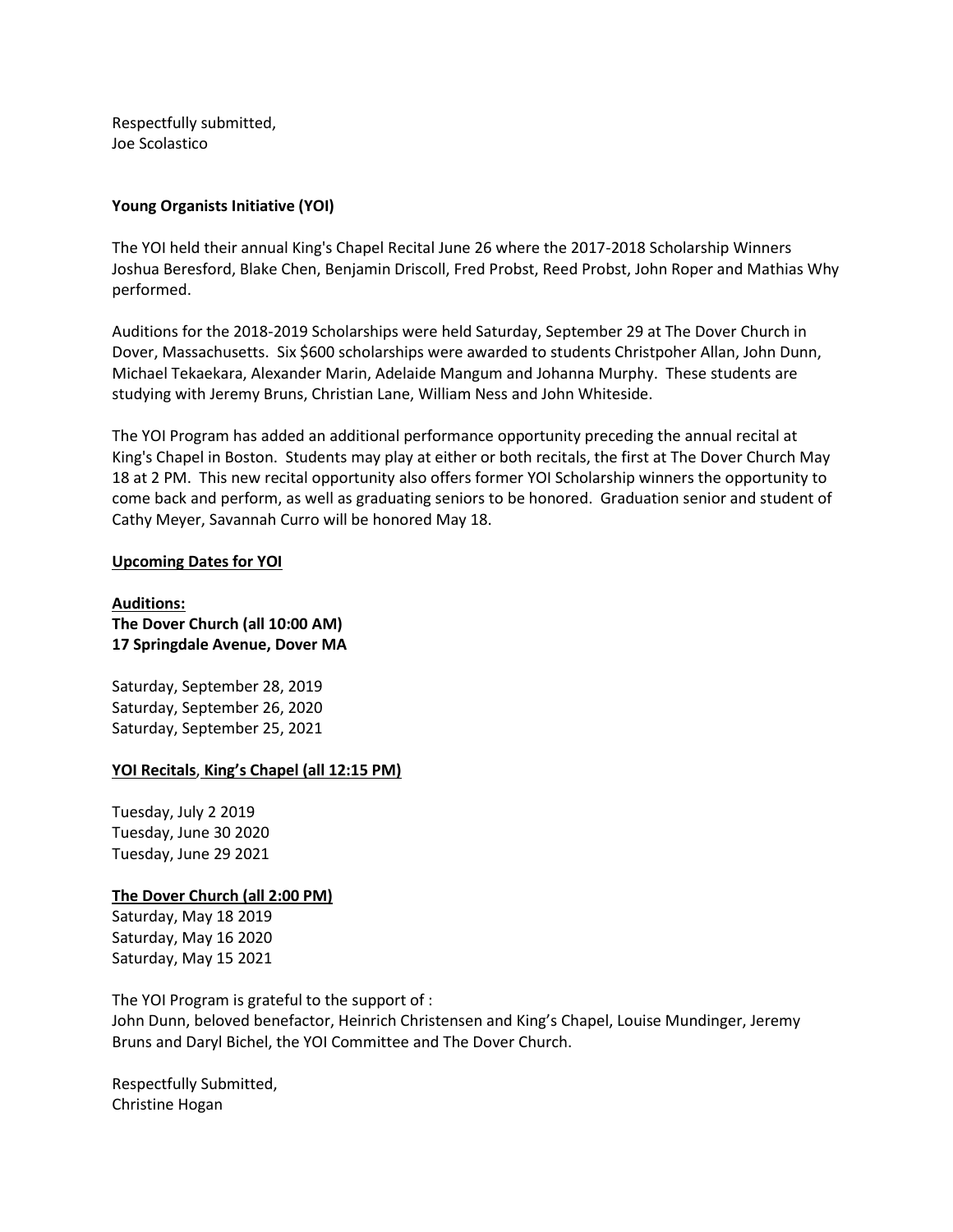Chair, Young Organists Initiative

#### **Communications**

This year, the Chapter has improved communications to Chapter members, friends, and interested parties through a revitalization of our Facebook page. Our page promotes Chapter events, and items of universal interest to our membership. Our Facebook page has had a peak reach of 2,500 people this year. Our webpage continues to add content, and we encourage all members to use the calendar portion of the webpage to promote your own concerts and events.

This is also the first year our new Operating Procedures have been in effect. You might have noticed there was no Chapter election this year, as we have implemented a two-year election cycle. Our next election will be held in 2020, when we will elect all Chapter Officers (who serve for 2 years), and three Members-at-Large (who serve for 4 years).

We have had an addition to our Operating Procedures to add an Organ Advisory Committee. The Chapter has had several inquiries about unused or soon-to-be-removed organs. The Executive Committee has determined that it was time to reestablish this committee, which has been part of the Chapter in past years.

Our Dean, Louise Mundinger, has penned a monthly "Pipings" newsletter with information for Chapter members. "Pipings" is distributed electronically, so it is critical that Chapter members keep their email current in the AGO membership system. Our Chapter does not keep an email listing separate from the AGO HQ list. So, if you change your email, please remember to change it on the AGO HQ system.

Respectfully submitted, Claire DeCusati

### **Election Coordinator**

Elections for officers and at-large members will be held in 2020. A nominating committee will be named in the fall of 2019. See our Operating Procedures for information on the Nominating Committee and their duties. Respectfully Submitted, Tish Kilgore, Election Coordinator

### **BAGO Organ Library**

The Organ Library is a repository of organ music, books and periodicals about the organ, archives and papers of well-known organists, and recordings of local organs and local organists. We serve the organ world as a research library. During the past year we have provided research material to David Pickering for his new book on Poister; Wayne Leupold for a publication of John Knowles Paine's music; the Duruflé Society; Rollin Smith; Phil Cooper; and several other academic researchers. We also run a small, online used-music sales service for organists: we sell items which are duplicates of things already in our music holdings.

Our agreement with Boston University seems to be holding up, and there has been no further indication that there will be any need for us to move.